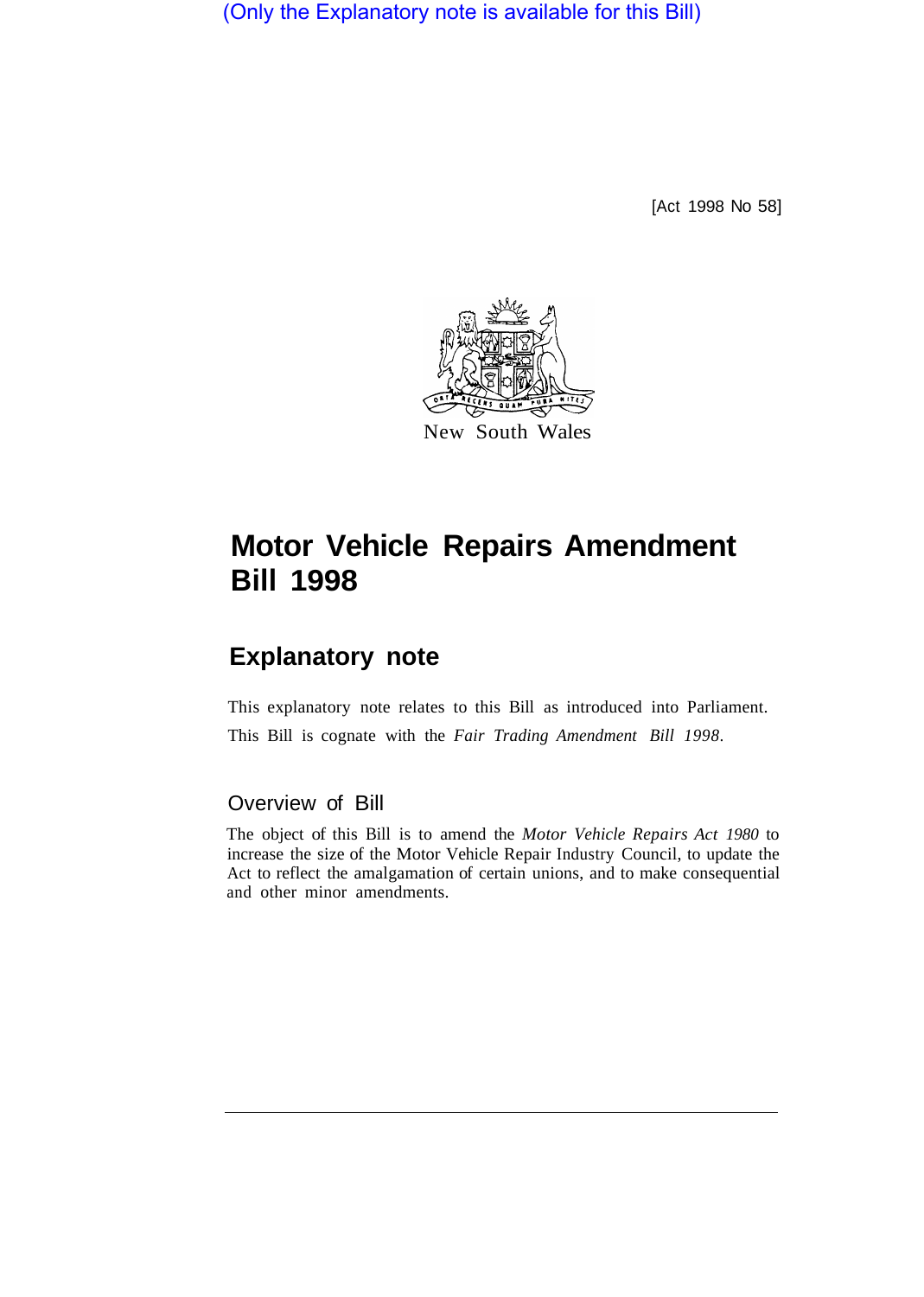Motor Vehicle Repairs Amendment Bill 1998 [Act 1998 No 58]

Explanatory note

### Outline of provisions

**Clause 1** sets out the name (also called the short title) of the proposed Act.

**Clause 2** provides for the commencement of the proposed Act on a day or days to be appointed by proclamation.

**Clause 3** is a formal provision giving effect to the Schedule of amendments.

#### **Schedule 1 Amendments**

**Schedule 1 [1]–[5]** amend section 8 (1) of the Principal Act as follows:

- to provide for an overall increase in the size of the Motor Vehicle Repair Industry Council (the Council) from 9 to 11 members,
- to revise the reference to the General Council of the Service Station Association so that it refers to a national rather than a state association,
- to replace the 2 members of the Council nominated by the New South Wales Branch of the Vehicle Builders' Employees Federation of Australia and State Council of The Amalgamated Metal Workers' and Shipwrights' Union, with a member nominated by the Automotive. Food, Metals, Engineering, Printing and Kindred Industries Union. New South Wales Branch (the first-mentioned Unions now forming part of the latter Union).
- to replace the member of the Council nominated by the State Executive of the Australasian Society of Engineers with a member nominated by The Australian Workers' Union. New South Wales (the first-mentioned Union now forming part of the latter Union),
- to provide for an additional 3 members on the Council to be chosen by the Minister for their expertise appropriate to the functions of the Council.

**Schedule 1 [6]** amends Schedule 2 to provide for an increase in quorum for the Council consequent on the amendments made by Schedule 1 [1] and [3]–[5].

**Schedule 1 [7]** and **[9]** amend Schedule 3 to allow for representation on the Disputes Committee by nominees of the Automotive, Food, Metals, Engineering, Printing and Kindred Industries Union. New South Wales Branch and The Australian Workers Union. New South Wales, and by one of the proposed 3 additional members of the Council, consequent on the amendments made by Schedule 1 [1] and [3]–[5].

Explanatory note page 2